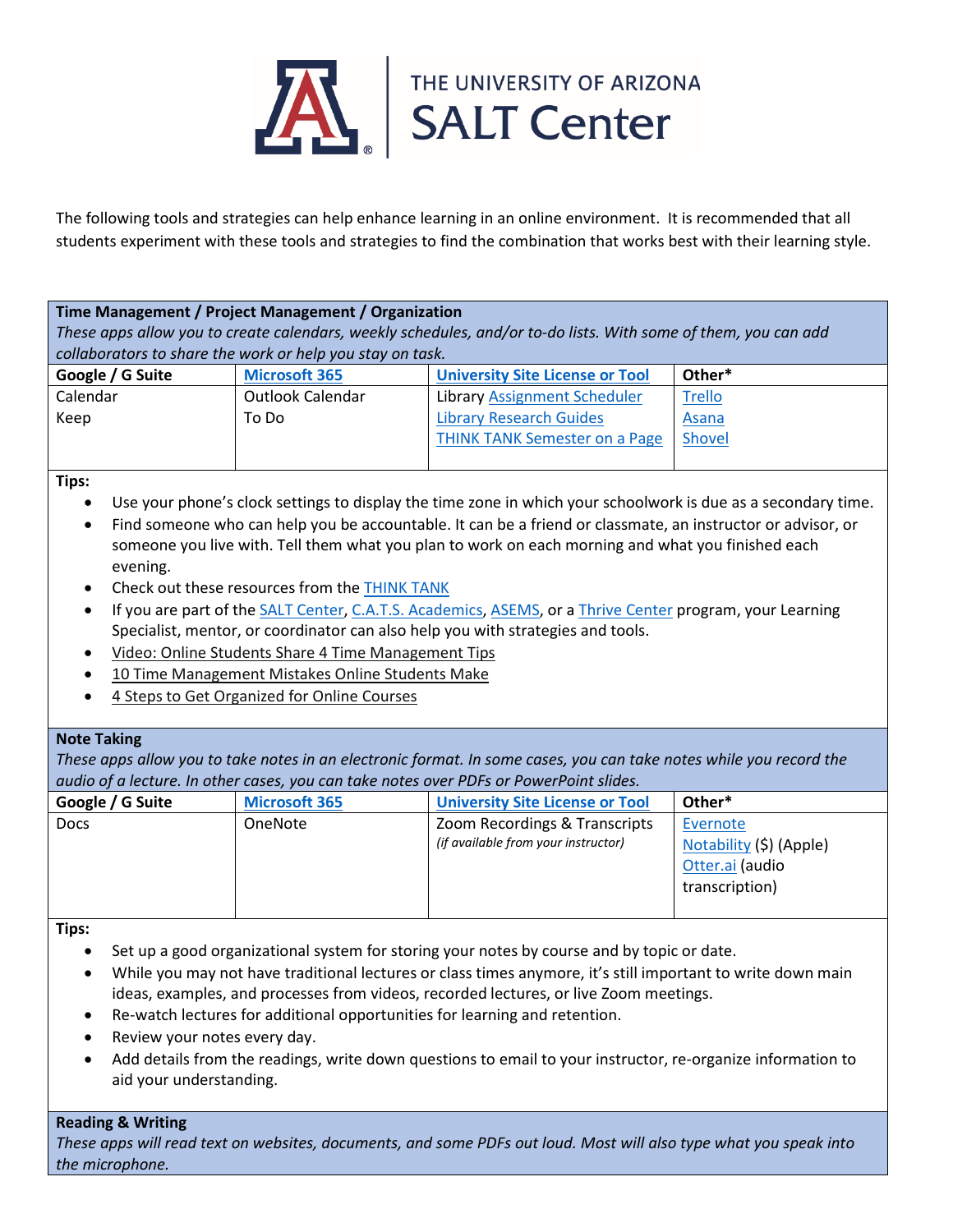| Google / G Suite                                                                                              | <b>Microsoft 365</b>                                                   | <b>University Site License or Tool</b>                                                                              | Other*             |  |  |
|---------------------------------------------------------------------------------------------------------------|------------------------------------------------------------------------|---------------------------------------------------------------------------------------------------------------------|--------------------|--|--|
| Docs Reader: Enable                                                                                           | Word                                                                   | <b>TextHelp Read &amp; Write</b>                                                                                    | <b>Balabolka</b>   |  |  |
| <b>Accessibility Tools to</b>                                                                                 | Immersive<br>$\bullet$                                                 | <b>Adobe Acrobat Reader or Pro</b>                                                                                  | Firefox Read Aloud |  |  |
| <b>Speak Selection (Requires</b>                                                                              |                                                                        | (annotate & highlight with a PDF)                                                                                   | Grammarly          |  |  |
| ChromeVox or other Screen                                                                                     | Reader                                                                 |                                                                                                                     | Zotero             |  |  |
| Reader for voices)                                                                                            | Dictate                                                                |                                                                                                                     |                    |  |  |
|                                                                                                               |                                                                        |                                                                                                                     |                    |  |  |
| Docs Voice Typing                                                                                             |                                                                        |                                                                                                                     |                    |  |  |
| (found in Tools menu)                                                                                         |                                                                        |                                                                                                                     |                    |  |  |
|                                                                                                               |                                                                        |                                                                                                                     |                    |  |  |
| <b>Chrome Read Aloud</b>                                                                                      |                                                                        |                                                                                                                     |                    |  |  |
| Tips:                                                                                                         |                                                                        |                                                                                                                     |                    |  |  |
| Chunk your reading or writing into manageable sections (see Pomodoro Technique below for ideas).<br>$\bullet$ |                                                                        |                                                                                                                     |                    |  |  |
| $\bullet$                                                                                                     | Take short breaks to keep your mind fresh.                             |                                                                                                                     |                    |  |  |
| ٠                                                                                                             |                                                                        | Annotate the page as you read or write a short summary at the end of each page for focus and                        |                    |  |  |
| comprehension.                                                                                                |                                                                        |                                                                                                                     |                    |  |  |
| $\bullet$                                                                                                     |                                                                        | Discuss your readings via phone, text, or chat with a study buddy or tutor.                                         |                    |  |  |
| $\bullet$                                                                                                     | Use text to speech software to hear and see the text at the same time. |                                                                                                                     |                    |  |  |
| ٠                                                                                                             |                                                                        | Connect the content of the reading to other course content - lectures, videos, and assignments.                     |                    |  |  |
| ٠                                                                                                             | Create an outline for your paper before you start to write.            |                                                                                                                     |                    |  |  |
|                                                                                                               | Review your drafts with a writing tutor or your instructor.            |                                                                                                                     |                    |  |  |
|                                                                                                               |                                                                        | Writing tutoring is available at the SALT Center and C.A.T.S Academics for students enrolled in each program.       |                    |  |  |
|                                                                                                               |                                                                        | If you get stuck, use dictation software to speak your thoughts out loud and let the computer type for you.         |                    |  |  |
|                                                                                                               |                                                                        |                                                                                                                     |                    |  |  |
|                                                                                                               |                                                                        |                                                                                                                     |                    |  |  |
|                                                                                                               |                                                                        |                                                                                                                     |                    |  |  |
| <b>Staying Motivated and Managing Stress</b>                                                                  |                                                                        |                                                                                                                     |                    |  |  |
|                                                                                                               | through stress you may be feeling during this challenging time.        | These tools and resources can help you figure out ways to stay motivated through the end of the semester and work   |                    |  |  |
| Google / G Suite                                                                                              | Microsoft 365                                                          | <b>University Site License or Tool</b>                                                                              | Other*             |  |  |
|                                                                                                               |                                                                        | <b>Counseling &amp; Psyc Services</b>                                                                               | Headspace (\$)     |  |  |
|                                                                                                               |                                                                        | <b>Life Management Counseling</b>                                                                                   |                    |  |  |
| Tips:                                                                                                         |                                                                        |                                                                                                                     |                    |  |  |
|                                                                                                               |                                                                        |                                                                                                                     |                    |  |  |
|                                                                                                               | Great tips for coping with COVID-19-related stress from CAPS           |                                                                                                                     |                    |  |  |
|                                                                                                               | Help for coping with anxiety and test anxiety                          |                                                                                                                     |                    |  |  |
|                                                                                                               |                                                                        |                                                                                                                     |                    |  |  |
| <b>Enhancing Learning and Memory</b>                                                                          |                                                                        |                                                                                                                     |                    |  |  |
|                                                                                                               |                                                                        | These tools and resources can help all people learn improve their focus and the improve the likelihood of retaining |                    |  |  |
| information.                                                                                                  |                                                                        |                                                                                                                     |                    |  |  |
| Other*                                                                                                        |                                                                        |                                                                                                                     |                    |  |  |
| <b>Cell Phone Settings</b>                                                                                    |                                                                        |                                                                                                                     |                    |  |  |
| iPhone Screen Time                                                                                            |                                                                        |                                                                                                                     |                    |  |  |
| Android Digital Wellbeing                                                                                     |                                                                        |                                                                                                                     |                    |  |  |
| Freedom (\$)                                                                                                  |                                                                        |                                                                                                                     |                    |  |  |
|                                                                                                               | Pomodoro Timer Apps (several free and low-cost options exist)          |                                                                                                                     |                    |  |  |
| Tips:                                                                                                         |                                                                        |                                                                                                                     |                    |  |  |
| $\bullet$                                                                                                     | Study or work in an area with few visual and auditory distractions.    |                                                                                                                     |                    |  |  |
|                                                                                                               |                                                                        | Develop the habit of turning off electronics for the periods of time for studying. There are apps that also         |                    |  |  |

- Consider the **Pomodoro Technique** or something similar.
- Pause notifications on your phone during study times.
- Soothing music or white noise machines are recommended.
- Students are usually more successful when they build in weekly routines. Find ways to be held accountable to the schedule and build in incentives for following the routine.